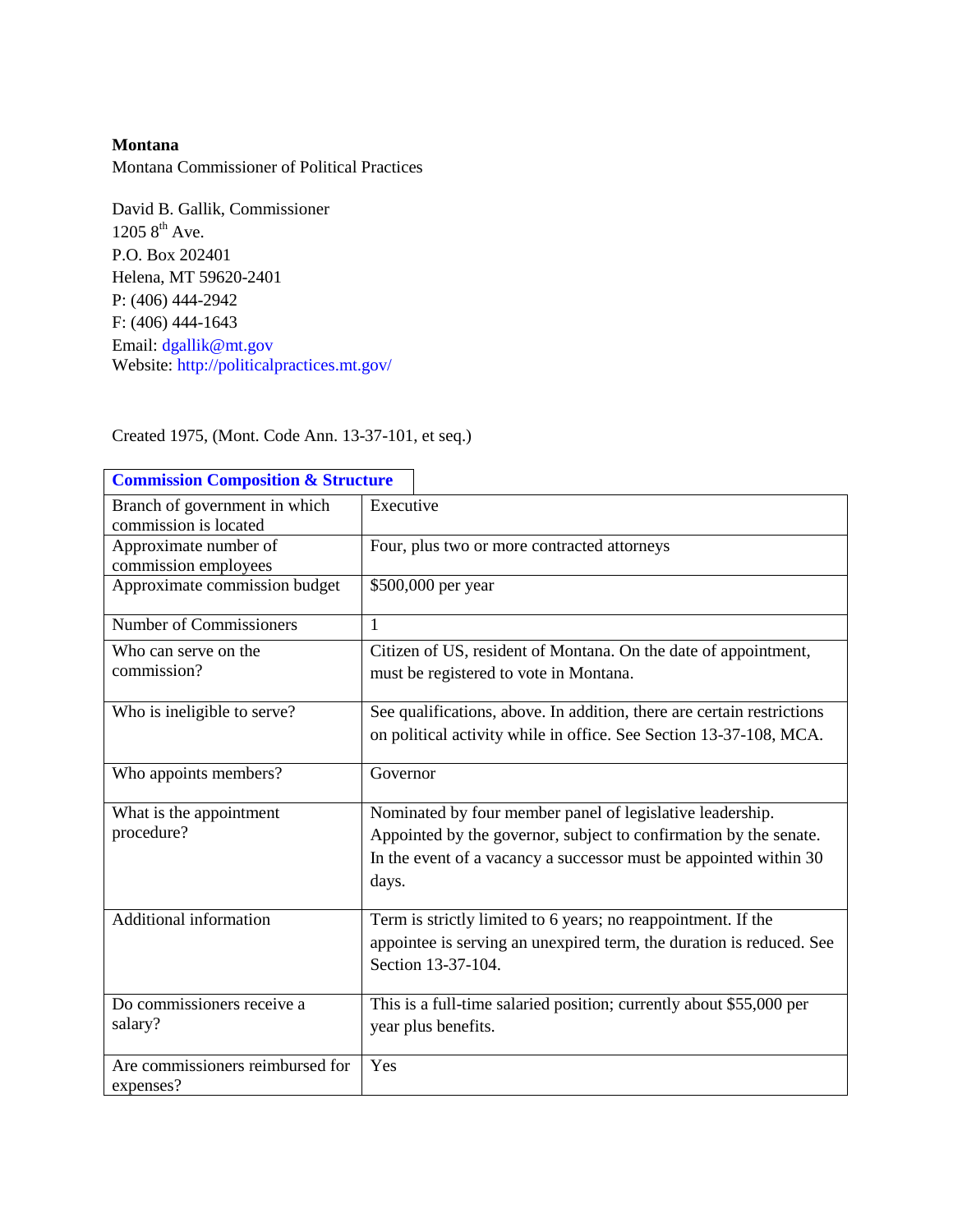| Length of commissioner's term in<br>office                    | 6 years                                                                          |
|---------------------------------------------------------------|----------------------------------------------------------------------------------|
| Term limits                                                   | Single term                                                                      |
|                                                               |                                                                                  |
| Activities prohibited for                                     | Cannot be candidate for public office for a period of five years after           |
| commissioners                                                 | leaving position. Numerous restrictions on political activity. See               |
|                                                               | Section 13-37-108, MCA.                                                          |
|                                                               | During the commissioner's term of office, the commissioner may<br>not knowingly, |
|                                                               | (1) hold another position of public trust or engage in any other                 |
|                                                               | occupation or business if the position of public trust or the other              |
|                                                               | occupation or business interferes with or is inconsistent with the               |
|                                                               | commissioner executing the duties of the commissioner's office;                  |
|                                                               | (2) participate in any political activity or in a political campaign;            |
|                                                               | (3) make a contribution to a candidate or political committee or for             |
|                                                               | or against a ballot issue or engage in any activity that is primarily            |
|                                                               | intended to support or oppose a candidate, political committee, or               |
|                                                               | ballot issue;                                                                    |
|                                                               | (4) attend an event that is held for the purpose of raising funds for            |
|                                                               | or against a candidate, political committee, or ballot issue;                    |
|                                                               | (5) participate in a matter pertaining to the commissioner's office              |
|                                                               | that:                                                                            |
|                                                               | (a) is a conflict of interest or results in the appearance of a                  |
|                                                               | conflict of interest between public duty and private interest pursuant           |
|                                                               | to Title 2, chapter 2; or                                                        |
|                                                               | (b) involves a relative of the commissioner.                                     |
| Can commissioners be removed                                  | Yes                                                                              |
| from office?                                                  |                                                                                  |
| Removed by whom and for what                                  | May be removed by the governor or by impeachment, for                            |
| cause?                                                        | incompetence, malfeasance, or neglect of duty. See Section 13-37-                |
|                                                               | 105.                                                                             |
| Are commissioners required to file<br>a financial disclosure? | N <sub>o</sub>                                                                   |

# **[Commission Jurisdiction](http://www.ncsl.org/Default.aspx?TabId=15361)**

| <b>Commission</b><br><b>Jurisdiction</b> | <b>Yes</b> | <b>Elected</b><br><b>Official</b> | <b>Appointed</b><br><b>Official</b> | <b>Public</b><br><b>Employees</b> | Local | <b>Statewide</b> |
|------------------------------------------|------------|-----------------------------------|-------------------------------------|-----------------------------------|-------|------------------|
|                                          |            |                                   |                                     |                                   |       |                  |
| <b>Executive Branch</b>                  |            |                                   |                                     |                                   |       |                  |
| Legislative Branch                       | X          | X                                 |                                     | X                                 |       |                  |
| Lobbyists                                |            |                                   |                                     |                                   |       |                  |
| <b>Local Government</b>                  | X          |                                   |                                     |                                   |       |                  |
| <b>Political Candidates</b>              |            |                                   |                                     |                                   |       |                  |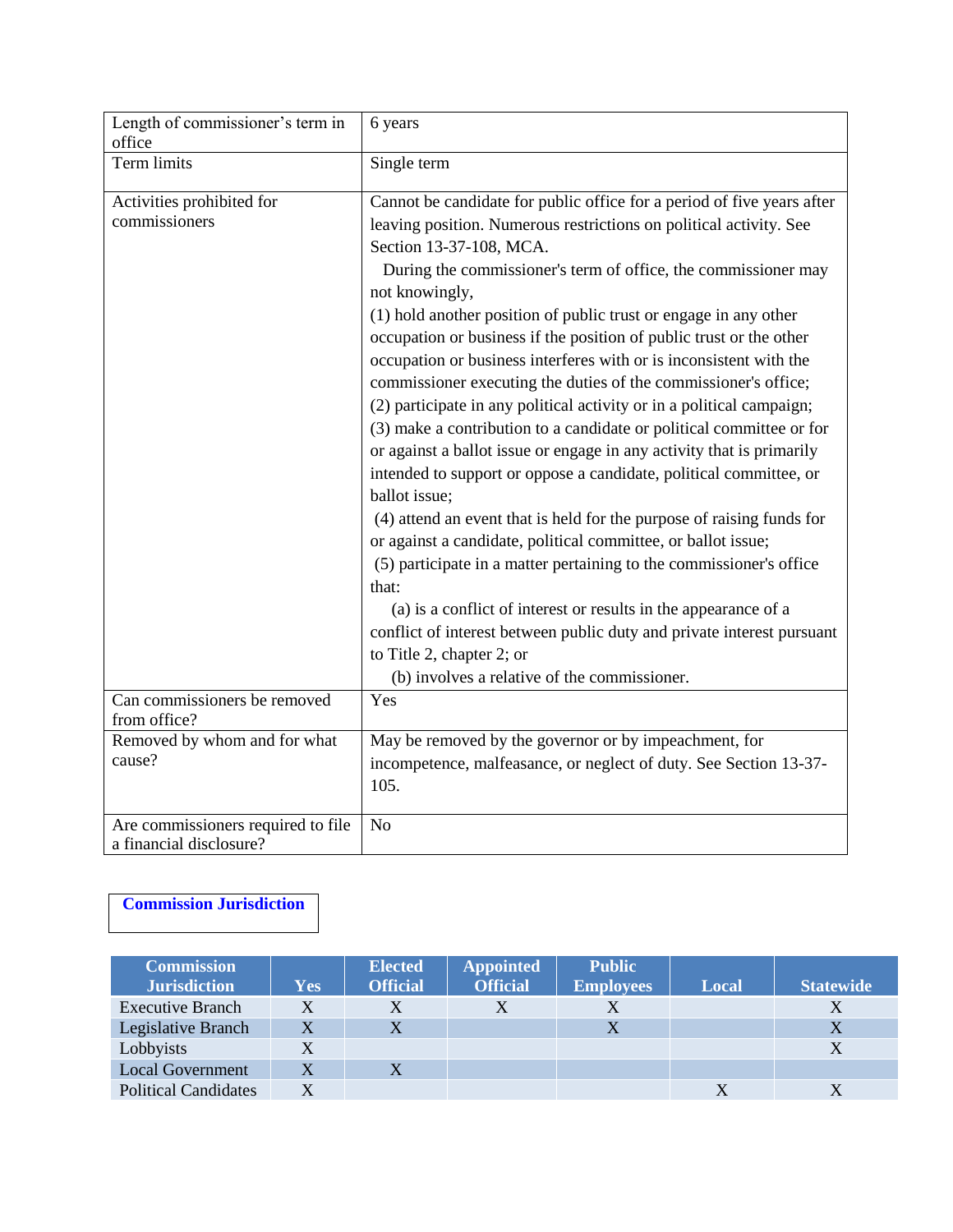### Vendors/Contractors

#### [Powers & Duties:](http://www.ncsl.org/?tabid=15348)

- $\bullet$ Develop forms
- Develop manuals  $\bullet$
- Examine disclosure reports  $\bullet$
- Issue advisory opinions  $\bullet$
- Advisory opinions are enforceable  $\bullet$
- Subpoena witnesses  $\bullet$
- Require production of records for  $\bullet$ purposes of an investigation

## **[Ethics Training](http://www.ncsl.org/?tabid=23360)**

The commission participates in an ethics training course provided primarily by another state agency. It conducts ethics training on:

- Ethics laws  $\bullet$
- Campaign disclosure  $\bullet$

| <b>Groups Trained:</b>  | <b>Training</b><br><b>Offered</b> | <b>Online</b> |
|-------------------------|-----------------------------------|---------------|
| <b>Executive Branch</b> | X                                 |               |
| <b>Executive Branch</b> |                                   |               |
| <b>Employees</b>        |                                   |               |
| Legislators             |                                   |               |
| Legislative Employees   | X                                 |               |
| Lobbyists               | X                                 |               |
| <b>Local Government</b> |                                   |               |

| Is this in addition to in-house ethics     | No  |
|--------------------------------------------|-----|
| training?                                  |     |
| Are ethics training resources available on | Yes |
| the website?                               |     |
| Is the commission required by law to offer | No  |
| ethics training?                           |     |
| Is attendance mandatory?                   | Nο  |
|                                            |     |

## **[Complaint Procedure](http://www.ncsl.org/?tabid=22404)**

 $\overline{\phantom{a}}$ 

| Who can initiate a complaint?                | General public<br>٠                                              |  |
|----------------------------------------------|------------------------------------------------------------------|--|
|                                              | Anyone can file a complaint<br>٠                                 |  |
|                                              |                                                                  |  |
| Is the complaint form available online?      | Yes                                                              |  |
| Can a complaint be filed online?             | N <sub>0</sub>                                                   |  |
|                                              |                                                                  |  |
| If commissioners can file a complaint, do    | $N/A$ – There is only one commissioner. In the case of ethics    |  |
| they have to recuse themselves from the      | complaints, a hearing occurs, wherein the hearing examiner       |  |
| investigation and/or hearings related to the | recommends the penalty, but the political practices              |  |
| case?                                        | commissioner makes a final decision.                             |  |
| Is the commission authorized to investigate  | Yes                                                              |  |
| complaints?                                  |                                                                  |  |
| Is the complaint kept confidential?          | No                                                               |  |
| At what point is the complaint made public?  | As soon as it is received. Code of Ethics complaints are         |  |
|                                              | released on receipt of a waiver of confidentiality signed by the |  |